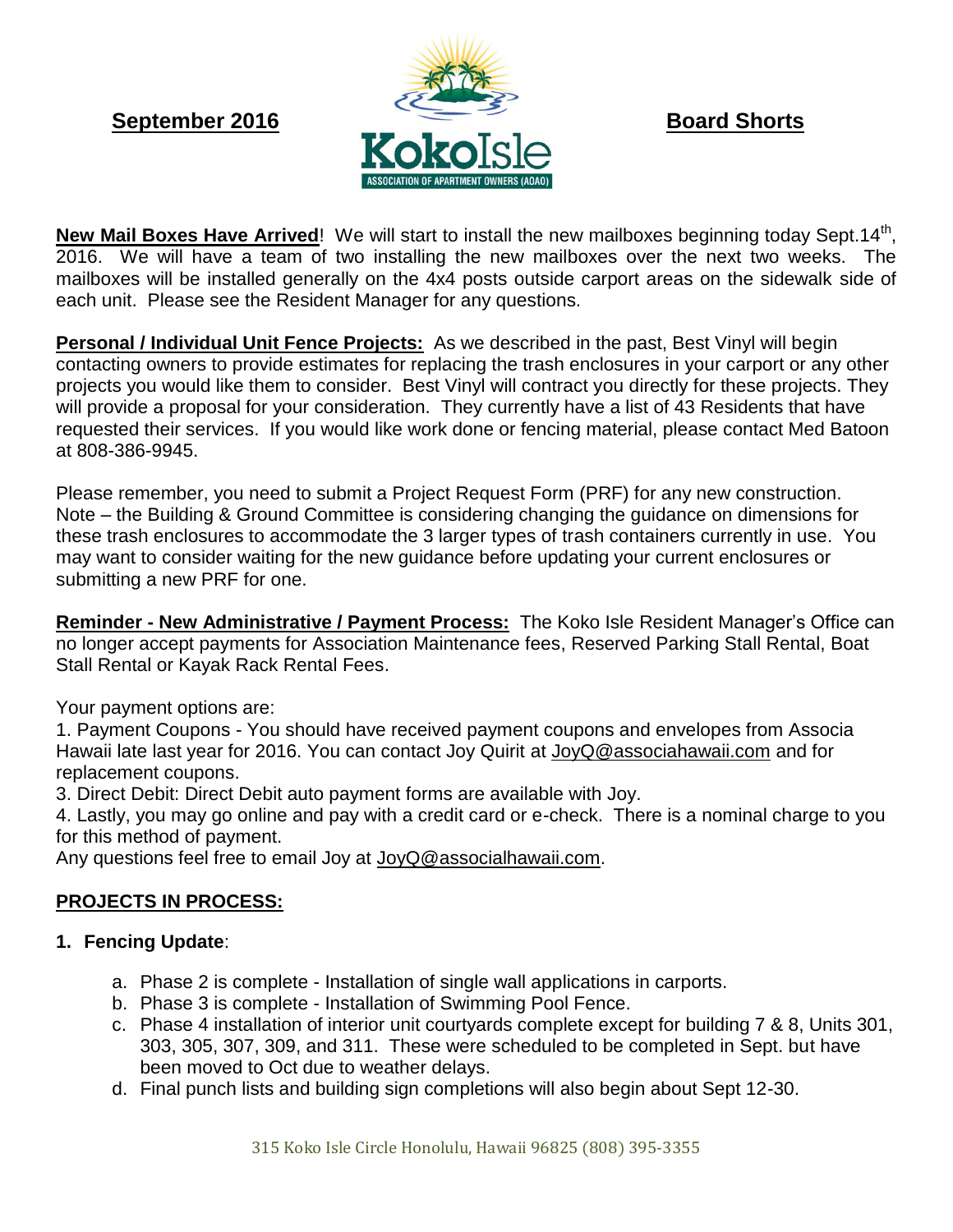- e. Reminder Due to lock mechanism specification problems, our locks will be installed with a two-sided key lock system. The thumbscrew mechanisms are expected arrive the week of 19 Sept. We will be changing out all lock cylinders and re-issuing you replacement keys over the next few weeks. The new mechanisms will have keys on the outside and thumbscrew/knob on the inside. Please be aware that the Best Vinyl team will be changing out your locks so please work with them in arranging access to your open gates.
- f. Delays often occur due to units not removing plants, construction, or personal items connected to old fence panels. This is especially critical on the waterside decks where we are faced with top and bottom side installation challenges. Please double check your waterside decks to remove obstructions that include all electrical, plumbing, and railing attached to the fencing and arrange to allow access below decks.
- g. As a result of access difficulties and technical engineering challenges associated with the water side decks and the pending storm weather, our scheduling plan delayed by two weeks and is extended into Oct. 2016.
- h. Phase 5: Waterside Units under construction.
	- i. Building # 14: Units 807,809,811, 815, 817, 819, 821, 823.
	- ii. Building # 15: Units 901, 903, 905, 907
	- iii. Building # 16: Units 909, 911, 915, 917 Delayed into 12 Sept due to weather.
	- iv. Building # 7 & 8: Units 301, 303, 305, 307, 309, and 311 Delayed to 3 Oct
	- v. Bldg #9: Units 401, 403, 405, 407, 409, 411, 415, 417, 419 Delayed to 17 Oct
	- vi. Building # 12: 611, 615, 617, 619, 621 Delayed to Oct 24
	- vii. Building # 13: 703, 705, 707, 709, and 711 Delayed to Oct 31.
	- viii. Building # 1: Units 101, 103, 105 Delayed to 7 Nov.

**2. Gutter Solutions:** Gutter solutions for both interior and waterside units are being completed by Commercial Roofing & Gutters.

**3. Parking Apron Update:** Paver Sidewalk in front Club House scheduled for 12 Sept. 2016 now scheduled for Oct. 3<sup>rd</sup> due to shipping delays and scheduling. Please note that the swimming pool could be closed during this construction.

### **Preventative Maintenance:**

**Plumbing**: We recently reminded owners to that our Koko Isle plumbing, pipes, & fixtures are 47 years old and to please check on plumbing hardware to prevent accidental flooding. This is the owner responsibility to check all the plumbing pipes and fixtures in your unit. However, the Koko Isle AOAO will be taking a proactive approach to plumbing preventative maintenance. Over the next few months, we have Plumbing Contractors inspect units for potential risks and hazards. More guidance to follow.

**Neighborhood Rules & Safety Awareness:** In August, we issued **2** Green Parking Violation Notices and no cars were towed. Thank you, we do not like towing cars or awarding Green Stickers! Please remind guests of our Koko Isle parking rules and obtain appropriate guest passes as needed. Passes are available at the RM's Office. Cars illegally parked in Reserved Parking Stalls will be towed immediately.